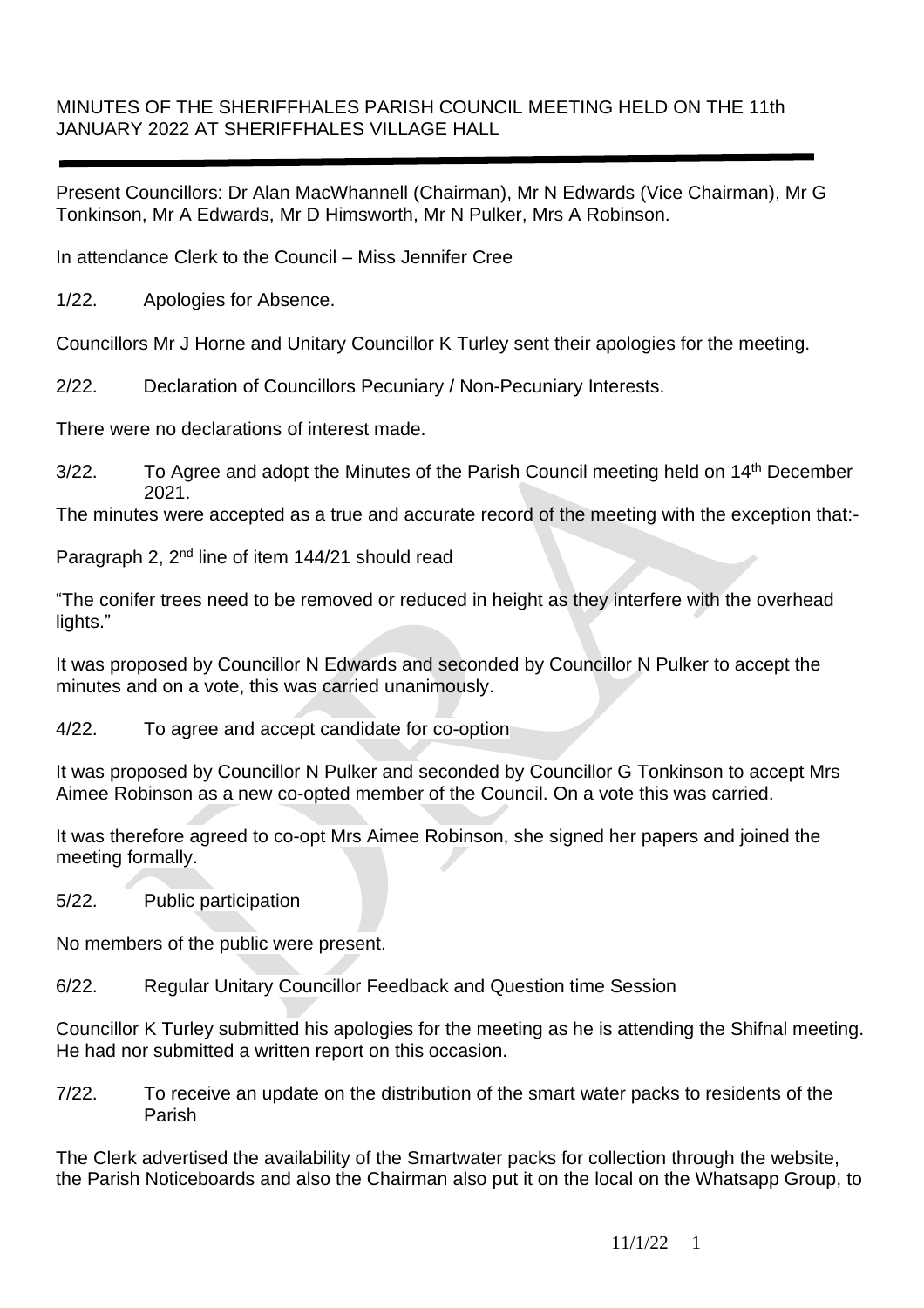invite people to come to the village hall to pick up their packs, between 6 – 7pm before this meeting. No members of the public attended.

Two email requests for packs have been received and these have been posted out.

If anyone wishes to have a pack, they just need to email the Clerk with their details and she will send them a pack out in the post.

It was noted that to improve the take up of the free smart water packs going forward, we could increase signage around the Parish to advertise the packs being available for the public to claim them; also perhaps a champion could be nominated to circulate the information to each section of the community. This was noted.

8/22. To discuss how to celebrate the Queens Platinum Jubilee

Members discussed support for Community events within the Parish.

It was agreed that the Clerk write to Local Community groups, these including Village Hall Committee and National Sports Centre, Councillor Tonkinson speak to Parochial Church Council and School and Councillor Edwards speak to Mrs Hodgetts. Availability of facilities that might be required to support use of the Playing Field would be clarified with the results of these preliminary enquiries collated and distributed to Councillors by 25 January.

Councillor N Edwards proposed the above motion and this was seconded by Councillor N Pulker. On a vote this was carried.

**Action:** Councillor N Edwards, Clerk and Councillor G Tonkinson to contact the relevant interested parties and report back.

It was noted that a potential provisional budget of £1000 for the event would be favored.

9/22. To discuss and agree support for a pre-school facility within the Parish

The Chairman reported that the Montessori School that runs from the Village Hall is likely to be close by the end of this financial year.

This has opened the opportunity to review the preschool arrangements for the village. When more information is available this will be an agenda item to be discussed fully. This was noted at this time.

10/22. To discuss and agree actions required following village hall fence collapse

Councillor G Tonkinson reported that he is preparing a report relating to the history of the fence originally being installed which he will circulate in the near future.

Members agreed that the fence should be repaired like for like. The Chairman reported that a had placed a notice on the Noticeboard asking for quotes for the work as soon as possible.

It was proposed by Councillor A Edwards and seconded by Councillor N Pulker that the Chairman and the Clerk have delegated authority to let the contract to replace the fence like for like with a budget set at a maximum of £1000. This will be an ex-gratia payment. On a vote this was carried.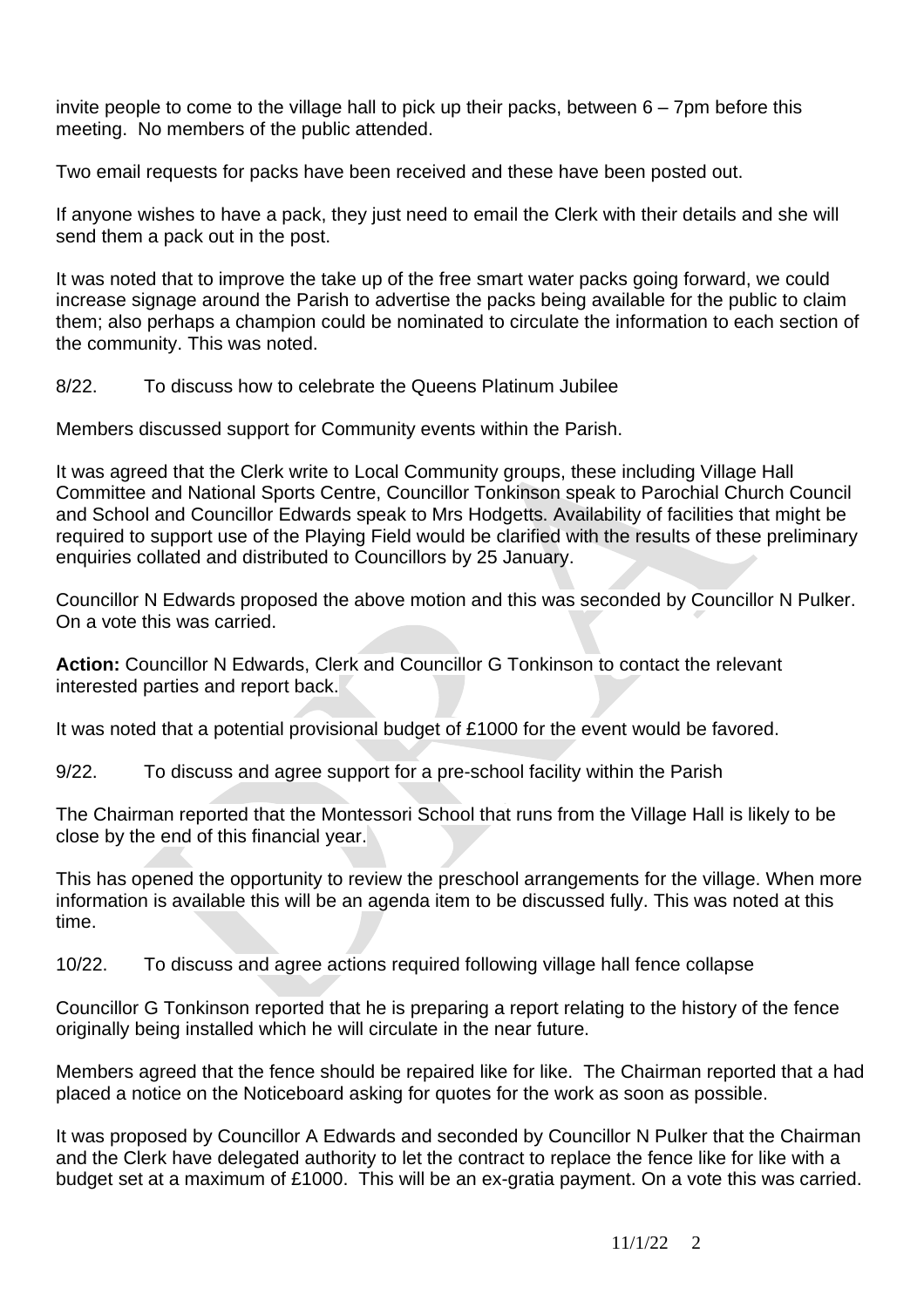**Action:** Clerk and Chairman to let contract

11/22. To agree actions required to complete phase 1 of playing field project and appropriate ring fencing of funds.

To complete Phase 1 of the playing field refresh Councillor N Edwards agreed to take on the pruning of the trees and look after the noticeboard, members thanked him for undertaking this, the play area repair work is booked to be completed.

**Action:** Councillor N Edwards pruning trees and noticeboard. Clerk to chase the repair company for the play area equipment.

It was noted that the letter to properties sharing a boundary with the playing field still needs to be sent out along with a copy of the boundary map of the true boundary as prepared on behalf of the Parish Council.

**Action:** Clerk and Chairman to finalise letter and issue to residents.

- 12/22. To discuss planning applications received, note any decisions / Enforcement actions from Shropshire Council and note or respond to any amended planning applications.
- 21/05910/FUL Lilleshall Hall, National Sports Centre , Lilleshall Hall Drive, Lilleshall Provision of 29 verge car parking spaces adjacent to playing fields and all weather sports pitches

No objection to this application.

The Chairman still has to finalise the comments from the Parish Council on the Burlington Planning application. This was noted.

13/22. To receive a report on costings for the 20's plenty scheme (Cllr G Tonkinson)

Councillor G Tonkinson reported that he had spoken to officers at Shropshire Council and was struggling to get a detailed response. He will continue to try to progress this matter further.

It was agreed that the Clerk write to Shropshire Highways to ask that the existing 20's plenty signs are moved from further up the Rock and Church Lane to better locations where they can be seen earlier by drivers.

**Action:** Clerk to contact Highways

14/22. To discuss Developing a Parish approach to Public Rights of Way and receive updates on issues within the Parish

No updates have been received.

15/22. To discuss should Sheriffhales Parish Council pursue a strategic Alliance with other Councils, Parish or otherwise – Cllr N Pulker

Councillor N Pulker reported he wanted to look at working with other local Councils i.e Shifnal Council to work with them on the A5 / B4379, work with other parishes re Woodcote Quarry or with Lillishall.